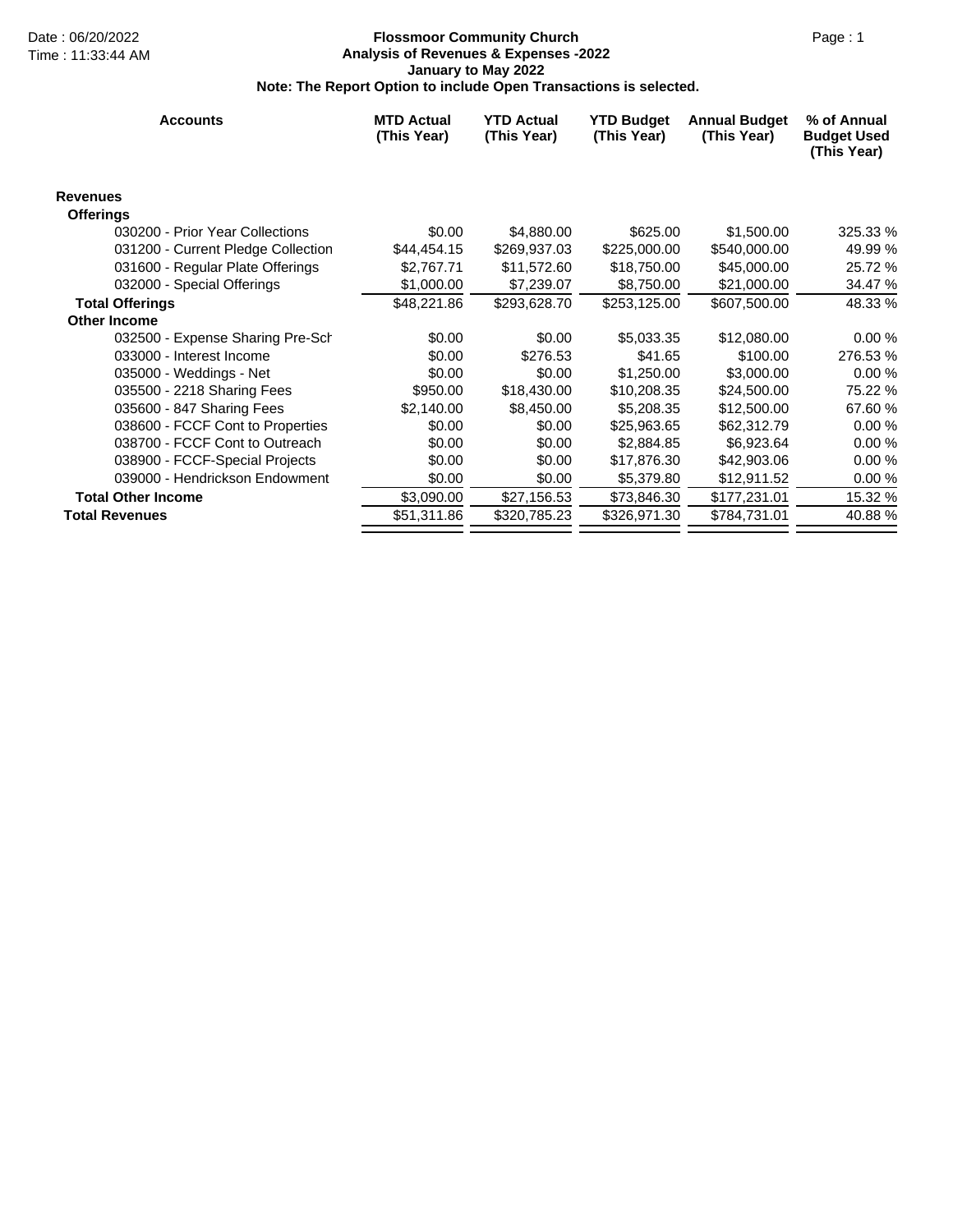### Date : 06/20/2022 Page : 2 **Flossmoor Community Church Analysis of Revenues & Expenses -2022 January to May 2022 Note: The Report Option to include Open Transactions is selected.**

| <b>Accounts</b>                                           | <b>MTD Actual</b><br>(This Year) | <b>YTD Actual</b><br>(This Year) | <b>YTD Budget</b><br>(This Year) | <b>Annual Budget</b><br>(This Year) | % of Annual<br><b>Budget Used</b><br>(This Year) |
|-----------------------------------------------------------|----------------------------------|----------------------------------|----------------------------------|-------------------------------------|--------------------------------------------------|
| <b>Expenses</b>                                           |                                  |                                  |                                  |                                     |                                                  |
| <b>Pastoral</b>                                           |                                  |                                  |                                  |                                     |                                                  |
| <b>Pastor</b>                                             |                                  |                                  |                                  |                                     |                                                  |
| 040300 - Pastor Salary                                    | \$5,258.32                       | \$26,291.62                      | \$26,291.65                      | \$63,100.00                         | 41.67 %                                          |
| 040600 - Pastor Pension                                   | \$0.00                           | \$0.00                           | \$4,707.10                       | \$11,297.00                         | 0.00%                                            |
| 040800 - Pastor Insurances                                | \$20.50                          | \$260.00                         | \$233.75                         | \$561.00                            | 46.35 %                                          |
| 041100 - Pastor Prof Exp JVT                              | \$0.00                           | \$0.00                           | \$625.00                         | \$1,500.00                          | 0.00%                                            |
| 041200 - Pastor Cont Ed/Bks JVT                           | \$0.00                           | \$0.00                           | \$833.35                         | \$2,000.00                          | 0.00 %                                           |
| 041400 - Pastor Auto Reim JVT                             | \$0.00                           | \$140.00                         | \$625.00                         | \$1,500.00                          | 9.33 %                                           |
| 041500 - Pastor Housing                                   | \$3,300.00                       | \$16,500.00                      | \$16,500.00                      | \$39,600.00                         | 41.67 %                                          |
| <b>Total Pastor</b>                                       | \$8,578.82                       | \$43,191.62                      | \$49,815.85                      | \$119,558.00                        | 36.13%                                           |
| <b>Total Pastoral</b>                                     | \$8,578.82                       | \$43,191.62                      | \$49,815.85                      | \$119,558.00                        | 36.13 %                                          |
| Ass't. to Pastor/Pastoral Care                            |                                  |                                  | \$5,379.80                       |                                     |                                                  |
| 044000 - Salary<br>044100 - Professional Expenses         | \$1,075.96<br>\$0.00             | \$5,379.80                       |                                  | \$12,911.52                         | 41.67 %                                          |
| <b>Total Ass't, to Pastor/Pastoral Care</b>               | \$1,075.96                       | \$0.00<br>\$5,379.80             | \$83.35<br>\$5,463.15            | \$200.00<br>\$13,111.52             | 0.00%<br>41.03%                                  |
| <b>Enrichment</b>                                         |                                  |                                  |                                  |                                     |                                                  |
| 045600 - Dir of Congregational Enr                        | \$3,827.16                       | \$17,938.24                      | \$16,141.90                      | \$38,740.56                         | 46.30 %                                          |
| 045610 - Professional Developmen                          | \$0.00                           | \$0.00                           | \$83.35                          | \$200.00                            | 0.00%                                            |
| <b>Total Enrichment</b>                                   | \$3,827.16                       | \$17,938.24                      | \$16,225.25                      | \$38,940.56                         | 46.07 %                                          |
| <b>Other Staff Expenses</b>                               |                                  |                                  |                                  |                                     |                                                  |
| 046100 - Staff Recognition Expens                         | \$17.54                          | \$362.05                         | \$208.35                         | \$500.00                            | 72.41 %                                          |
| 046200 - Insurance                                        | \$0.00                           | \$360.02                         | \$312.50                         | \$750.00                            | 48.00 %                                          |
| 046400 - Social Security Expense                          | \$2,670.60                       | \$13,840.96                      | \$15,557.95                      | \$37,339.11                         | 37.07 %                                          |
| 046410 - FICA for 2022 3.9% Bonu                          | \$0.00                           | \$1,283.89                       | \$560.15                         | \$1,344.30                          | 95.51 %                                          |
| 047100 - Background Checks                                | \$0.00                           | \$21.95                          | \$41.65                          | \$100.00                            | 21.95 %                                          |
| 047400 - Staff Development                                | \$0.00                           | \$0.00                           | \$291.65                         | \$700.00                            | 0.00%                                            |
| 047510 - 2022 Bonus on 2021 Sala                          | \$0.00                           | \$16,782.91                      | \$7,321.90                       | \$17,572.57                         | 95.51 %                                          |
| <b>Total Other Staff Expenses</b>                         | \$2,688.14                       | \$32,651.78                      | \$24,294.15                      | \$58,305.98                         | 56.00 %                                          |
| <b>Administration</b>                                     |                                  |                                  |                                  |                                     |                                                  |
| 051200 - Administrative Salaries                          | \$8,157.70                       | \$41,886.70                      | \$42,570.85                      | \$102,170.00                        | 41.00 %                                          |
| 051300 - DCO Professional Exp                             | \$0.00                           | \$13.31                          | \$83.35                          | \$200.00                            | 6.66 %                                           |
| 051520 - Comcast: Telephone, Cabl                         | \$1,594.10                       | \$3,964.81                       | \$3,750.00                       | \$9,000.00                          | 44.05 %                                          |
| 051600 - Postage                                          | \$0.00                           | \$642.41                         | \$625.00                         | \$1,500.00                          | 42.83%                                           |
| 053000 - Paper Supplies & Letterhe                        | \$14.99                          | \$333.81                         | \$583.35                         | \$1,400.00                          | 23.84 %                                          |
| 053300 - General Supplies                                 | \$41.30                          | \$448.67                         | \$666.65                         | \$1,600.00                          | 28.04 %                                          |
| 053350 - Fellowship Hour Supplies                         | \$32.72                          | \$49.73                          | \$41.65                          | \$100.00                            | 49.73 %                                          |
| 053600 - Office Equipment/Mainter<br>053700 - Bookkeeping | \$576.10<br>\$150.00             | \$4,385.45<br>\$872.12           | \$2,875.00<br>\$791.65           | \$6,900.00                          | 63.56 %                                          |
| 054400 - Computers - Maintenance                          | \$0.00                           | \$0.00                           | \$83.35                          | \$1,900.00<br>\$200.00              | 45.90 %<br>0.00%                                 |
| 054500 - Computers - Software                             | (\$718.94)                       | \$986.17                         | \$2,083.35                       | \$5,000.00                          | 19.72 %                                          |
| 054510 - Computers- Hardware                              | \$0.00                           | \$10.98                          | \$875.00                         | \$2,100.00                          | 0.52 %                                           |
| 054600 - Bank Fees & Interest Exp                         | \$272.38                         | \$866.10                         | \$729.15                         | \$1,750.00                          | 49.49 %                                          |
| 054700 - Stock Transfer Expense                           | \$0.00                           | \$0.00                           | \$208.35                         | \$500.00                            | 0.00%                                            |
| 089710 - Zoom Accounts                                    | \$0.00                           | \$0.00                           | \$125.00                         | \$300.00                            | 0.00 %                                           |
| <b>Total Administration</b>                               | \$10,120.35                      | \$54,460.26                      | \$56,091.70                      | \$134,620.00                        | 40.45 %                                          |
| Communication                                             |                                  |                                  |                                  |                                     |                                                  |
| 055101 - Dir Comm Engagement                              | \$3,311.18                       | \$16,218.30                      | \$16,141.90                      | \$38,740.56                         | 41.86 %                                          |
| 055102 - Professional Expenses                            | \$0.00                           | \$0.00                           | \$83.35                          | \$200.00                            | 0.00%                                            |
| 055200 - Constant Contact/Eblasts                         | \$0.00                           | \$164.52                         | \$81.25                          | \$195.00                            | 84.37 %                                          |
| 055210 - Dropbox                                          | \$45.00                          | \$180.00                         | \$18.75                          | \$45.00                             | 400.00 %                                         |
| 055300 - Wix/Website Maintenance                          | \$0.00                           | \$0.00                           | \$62.50                          | \$150.00                            | 0.00%                                            |
| 055400 - Social Media & Print Ads                         | \$0.00                           | \$112.67                         | \$125.00                         | \$300.00                            | 37.56 %                                          |
| 055500 - Special Marketing Print                          | \$0.00                           | \$0.00                           | \$83.35                          | \$200.00                            | 0.00%                                            |
| 055600 - Promotional & Marketing                          | \$0.00                           | \$350.00                         | \$375.00                         | \$900.00                            | 38.89 %                                          |
| 055700 - Event Suppllies                                  | \$0.00                           | \$0.00                           | \$125.00                         | \$300.00                            | 0.00%                                            |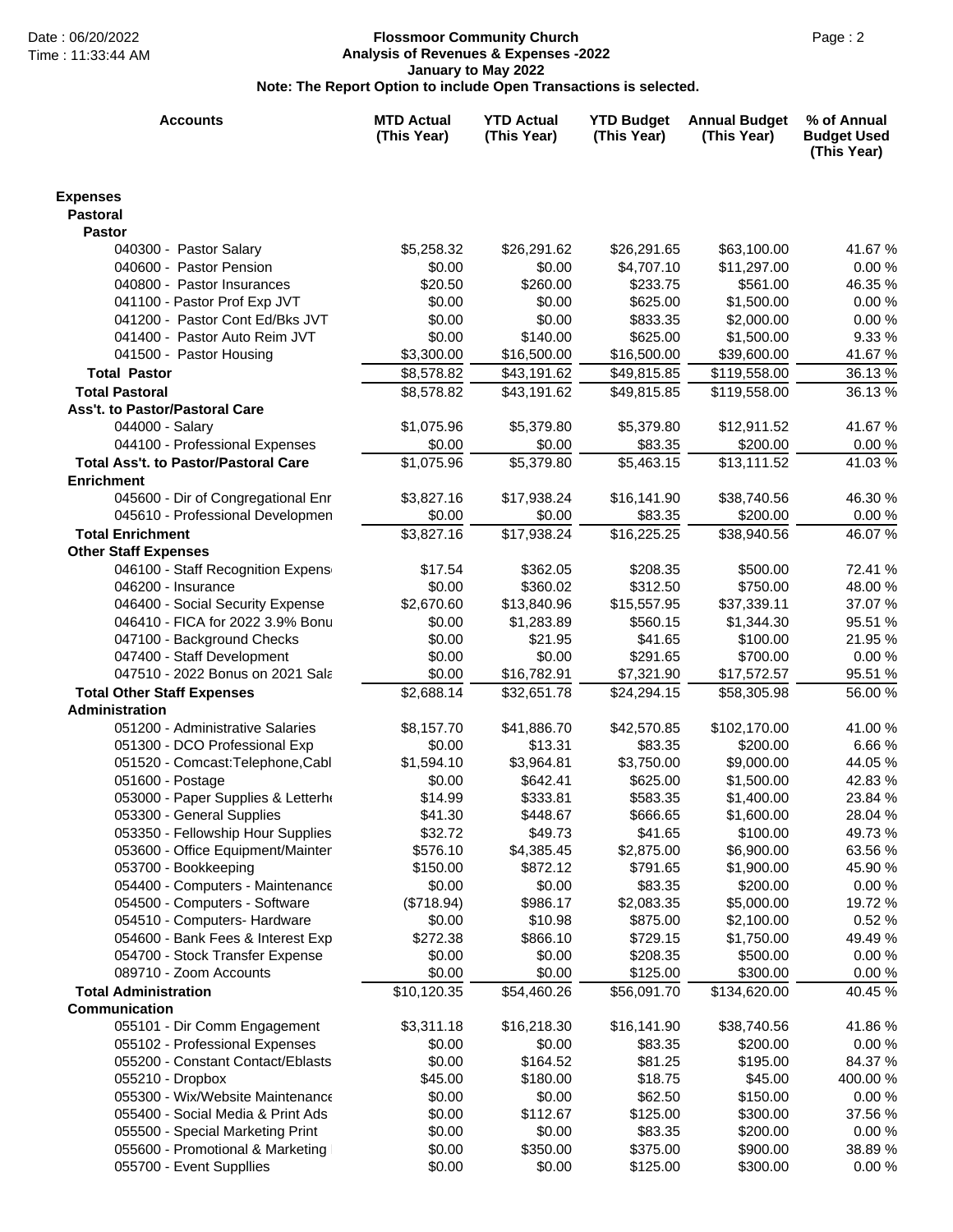# Date : 06/20/2022 Page : 3 **Flossmoor Community Church Analysis of Revenues & Expenses -2022 January to May 2022 Note: The Report Option to include Open Transactions is selected.**

| <b>Accounts</b>                                                     | <b>MTD Actual</b><br>(This Year) | <b>YTD Actual</b><br>(This Year) | <b>YTD Budget</b><br>(This Year) | <b>Annual Budget</b><br>(This Year) | % of Annual<br><b>Budget Used</b><br>(This Year) |
|---------------------------------------------------------------------|----------------------------------|----------------------------------|----------------------------------|-------------------------------------|--------------------------------------------------|
| 055800 - Sponsor/Volunteer Appre                                    | \$0.00                           | \$0.00                           | \$41.65                          | \$100.00                            | 0.00%                                            |
| <b>Total Communication</b>                                          | \$3,356.18                       | $\overline{$17,025.49}$          | \$17,137.75                      | \$41,130.56                         | 41.39 %                                          |
| <b>Properties</b>                                                   |                                  |                                  |                                  |                                     |                                                  |
| 060200 - Maintenance Salaries                                       | \$1,777.96                       | \$13,850.79                      | \$15,689.00                      | \$37,653.60                         | 36.78 %                                          |
| 060300 - Property Insurance                                         | \$4,748.25                       | \$10,782.50                      | \$10,064.60                      | \$24,155.00                         | 44.64 %                                          |
| 060400 - Cleaning Service                                           | \$8,167.70                       | \$20,238.50                      | \$19,000.00                      | \$45,600.00                         | 44.38 %                                          |
| 060700 - Building Repair & Mainter                                  | \$523.34                         | \$2,168.00                       | \$3,125.00                       | \$7,500.00                          | 28.91 %                                          |
| 060800 - HVAC Main. & Repair<br>060900 - Foundation Preservation I  | \$296.00                         | \$2,587.00<br>\$6,780.86         | \$2,833.35                       | \$6,800.00<br>\$62,312.79           | 38.04 %<br>10.88%                                |
| 060910 - Special Foundation Projeo                                  | \$784.91<br>\$0.00               | \$0.00                           | \$25,963.65<br>\$17,876.30       | \$42,903.06                         | 0.00%                                            |
| 061000 - Supplies                                                   | \$560.84                         | \$1,825.86                       | \$1,916.65                       | \$4,600.00                          | 39.69 %                                          |
| 061100 - Community House Main.                                      | \$0.00                           | \$825.50                         | \$1,208.35                       | \$2,900.00                          | 28.47 %                                          |
| 061300 - Yard Maintenance                                           | \$0.00                           | \$3,593.80                       | \$4,958.35                       | \$11,900.00                         | 30.20 %                                          |
| 061400 - Scavenger                                                  | \$327.42                         | \$1,262.94                       | \$1,333.35                       | \$3,200.00                          | 39.47 %                                          |
| 061700 - Electricity                                                | \$3,780.06                       | \$9,215.52                       | \$8,333.35                       | \$20,000.00                         | 46.08%                                           |
| 061800 - Gas                                                        | \$523.42                         | \$9,609.42                       | \$5,541.65                       | \$13,300.00                         | 72.25 %                                          |
| 061900 - Water                                                      | \$657.36                         | \$1,296.72                       | \$833.35                         | \$2,000.00                          | 64.84 %                                          |
| 062000 - Community House Utilitie:                                  | \$776.11                         | \$3,168.48                       | \$2,000.00                       | \$4,800.00                          | 66.01 %                                          |
| <b>Total Properties</b>                                             | \$22,923.37                      | \$87,205.89                      | \$120,676.95                     | \$289,624.45                        | 30.11 %                                          |
| <b>Programs</b>                                                     |                                  |                                  |                                  |                                     |                                                  |
| <b>Faith in Action</b>                                              |                                  |                                  |                                  |                                     |                                                  |
| 070300 - Special Offering Grants                                    | \$6,864.00                       | \$6,864.00                       | \$5,541.65                       | \$13,300.00                         | 51.61 %                                          |
| 070800 - Foundation Preservation I                                  | \$0.00                           | \$0.00                           | \$2,884.85                       | \$6,923.64                          | 0.00%                                            |
| <b>Total Faith in Action</b>                                        | \$6,864.00                       | \$6,864.00                       | \$8,426.50                       | \$20,223.64                         | 33.94 %                                          |
| <b>Church School</b>                                                |                                  |                                  |                                  |                                     |                                                  |
| 080200 - Preschool Director Salary                                  | \$2,448.80                       | \$12,244.00                      | \$12,244.00                      | \$29,385.60                         | 41.67%                                           |
| 080500 - Church School Salary                                       | \$2,691.00                       | \$14,529.76                      | \$16,141.90                      | \$38,740.56                         | 37.51 %                                          |
| 081000 - Professional Expenses                                      | \$0.00                           | \$171.82                         | \$83.35                          | \$200.00                            | 85.91 %                                          |
| 081400 - Curriculum                                                 | (\$60.43)                        | (\$3,796.02)                     | \$416.65                         | \$1,000.00                          | 0.00%                                            |
| 081700 - Special Events                                             | \$294.50                         | \$753.39                         | \$416.65                         | \$1,000.00                          | 75.34 %                                          |
| 081800 - Nursery                                                    | \$0.00                           | \$0.00                           | \$41.65                          | \$100.00                            | 0.00 %                                           |
| 081900 - Bible & Cross Presentatio                                  | \$246.66                         | \$246.66                         | \$166.65                         | \$400.00                            | 61.66%                                           |
| 082000 - Promised Land Supplies                                     | \$125.23                         | \$458.75                         | \$416.65                         | \$1,000.00                          | 45.88%                                           |
| 082100 - Teacher Training & Appre<br>082300 - Vacation Bible School | \$0.00                           | \$0.00                           | \$83.35                          | \$200.00                            | 0.00%                                            |
|                                                                     | (\$80.00)<br>\$5,665.76          | (\$80.00)<br>\$24,528.36         | \$416.65<br>\$30,427.50          | \$1,000.00                          | 0.00%<br>33.59 %                                 |
| <b>Total Church School</b><br>Youth                                 |                                  |                                  |                                  | \$73,026.16                         |                                                  |
| 083200 - Youth Director Salary                                      | \$3,228.38                       | \$16,141.90                      | \$16,141.90                      | \$38,740.56                         | 41.67%                                           |
| 083210 - Professional Expense                                       | \$0.00                           | \$0.00                           | \$83.35                          | \$200.00                            | 0.00%                                            |
| 083300 - Quest                                                      | (\$1,050.00)                     | (\$1,863.16)                     | \$270.85                         | \$650.00                            | 0.00%                                            |
| 083600 - Tribes                                                     | \$0.00                           | \$0.00                           | \$270.85                         | \$650.00                            | 0.00%                                            |
| 083700 - Youth Supplies                                             | \$40.35                          | \$63.69                          | \$250.00                         | \$600.00                            | 10.62 %                                          |
| 083800 - Special Programs                                           | \$0.00                           | \$144.53                         | \$375.00                         | \$900.00                            | 16.06%                                           |
| 084000 - Teacher Training/Leaders                                   | \$0.00                           | \$0.00                           | \$625.00                         | \$1,500.00                          | 0.00%                                            |
| <b>Total Youth</b>                                                  | \$2,218.73                       | \$14,486.96                      | \$18,016.95                      | \$43,240.56                         | 33.50 %                                          |
| <b>Adult</b>                                                        |                                  |                                  |                                  |                                     |                                                  |
| 085100 - Ministries to Adults                                       | \$0.00                           | \$20.00                          | \$291.65                         | \$700.00                            | 2.86 %                                           |
| <b>Total Adult</b>                                                  | \$0.00                           | \$20.00                          | \$291.65                         | \$700.00                            | 2.86 %                                           |
| <b>Diaconate</b>                                                    |                                  |                                  |                                  |                                     |                                                  |
| 087200 - Membership Services                                        | (\$886.73)                       | (\$557.63)                       | \$104.15                         | \$250.00                            | 0.00%                                            |
| 087300 - Cards & Roses for Newbo                                    | \$0.00                           | \$0.00                           | \$20.85                          | \$50.00                             | 0.00%                                            |
| 087500 - Stephen Ministry                                           | \$0.00                           | \$66.65                          | \$104.15                         | \$250.00                            | 26.66%                                           |
| <b>Total Diaconate</b>                                              | (\$886.73)                       | $(\$490.98)$                     | \$229.15                         | \$550.00                            | 0.00%                                            |
| <b>Bd of Cong. Connections</b>                                      |                                  |                                  |                                  |                                     |                                                  |
| 087800 - Memberships                                                | \$29.69                          | \$29.69                          | \$83.35                          | \$200.00                            | 14.85 %                                          |
| 088000 - Fellowship                                                 | \$0.00                           | \$0.00                           | \$333.35                         | \$800.00                            | 0.00%                                            |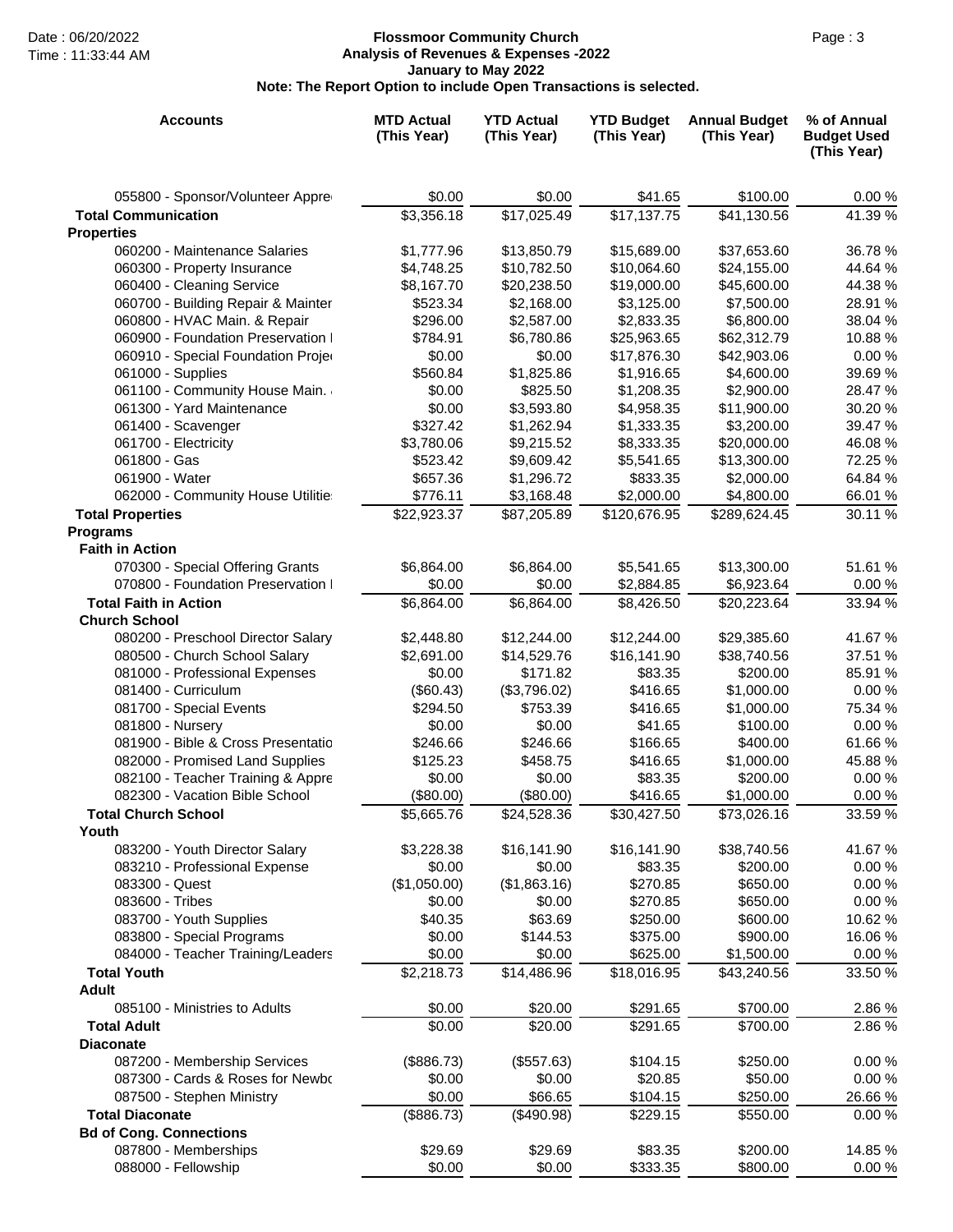# Date : 06/20/2022 Page : 4 **Flossmoor Community Church Analysis of Revenues & Expenses -2022 January to May 2022 Note: The Report Option to include Open Transactions is selected.**

| <b>Accounts</b>                      | <b>MTD Actual</b><br>(This Year) | <b>YTD Actual</b><br>(This Year) | <b>YTD Budget</b><br>(This Year) | <b>Annual Budget</b><br>(This Year) | % of Annual<br><b>Budget Used</b><br>(This Year) |
|--------------------------------------|----------------------------------|----------------------------------|----------------------------------|-------------------------------------|--------------------------------------------------|
| <b>Total Bd of Cong. Connections</b> | \$29.69                          | \$29.69                          | \$416.70                         | \$1,000.00                          | 2.97 %                                           |
| <b>Worship &amp; Arts</b>            |                                  |                                  |                                  |                                     |                                                  |
| 088600 - Worship & Arts Salaries     | \$3,423.32                       | \$15,610.31                      | \$19,566.65                      | \$46,960.00                         | 33.24 %                                          |
| 089200 - Music                       | \$0.00                           | \$19.59                          | \$41.65                          | \$100.00                            | 19.59 %                                          |
| 089300 - Instrumental & Guest Ford   | \$0.00                           | \$375.00                         | \$166.65                         | \$400.00                            | 93.75 %                                          |
| 089330 - Sound Techs                 | \$150.00                         | \$475.00                         | \$562.50                         | \$1,350.00                          | 35.19 %                                          |
| 089410 - Pulpit Supply               | \$196.00                         | \$893.73                         | \$375.00                         | \$900.00                            | 99.30 %                                          |
| 089500 - Supplies & Miscellaneous    | \$125.13                         | \$601.12                         | \$250.00                         | \$600.00                            | 100.19 %                                         |
| 089510 - Liturgy Planning & Supply   | \$93.38                          | \$154.39                         | \$416.65                         | \$1,000.00                          | 15.44 %                                          |
| 089600 - Copyright License           | \$0.00                           | \$379.68                         | \$375.00                         | \$900.00                            | 42.19 %                                          |
| 089700 - Instrument Maintenance      | \$1,520.00                       | \$1,625.00                       | \$1,416.65                       | \$3,400.00                          | 47.79 %                                          |
| <b>Total Worship &amp; Arts</b>      | \$5,507.83                       | \$20,133.82                      | \$23,170.75                      | \$55,610.00                         | 36.21 %                                          |
| <b>Total Programs</b>                | \$19,399.28                      | \$65,571.85                      | \$80,979.20                      | \$194,350.36                        | 33.74 %                                          |
| <b>Total Expenses</b>                | \$71,969.26                      | \$323,424.93                     | \$370,684.00                     | \$889,641.43                        | 36.35 %                                          |
| <b>Net Total</b>                     | (\$20,657.40)                    | (\$2,639.70)                     | (\$43,712.70)                    | (\$104,910.42)                      | 0.00%                                            |